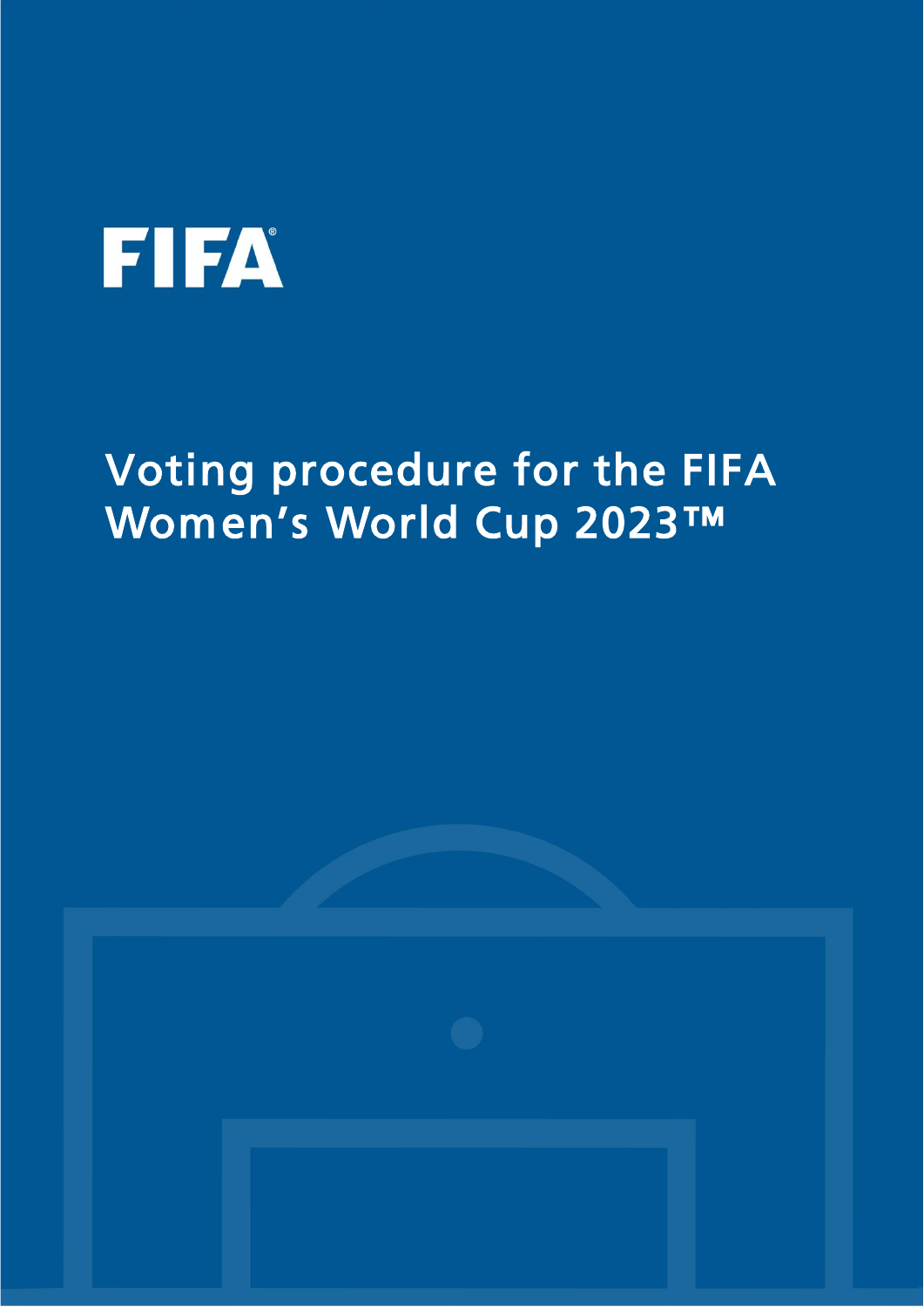## **PREAMBLE**

By the deadline of 13 December 2019, FIFA had received four bids in relation to the bidding process for the FIFA Women's World Cup 2023™ final competition:

- a joint bid by Football Federation Australia and New Zealand Football;
- a single bid by the Brazilian Football Association;
- a single bid by the Colombian Football Association; and
- a single bid by the Japan Football Association.

The following steps will take place in accordance with the decision-making process approved by the FIFA Council in March 2019:

- (i) The FIFA general secretariat shall evaluate the bids received (either based on the bid documentation alone or following site inspections and subsequent evaluation). The outcome of this evaluation shall be published in a public report known as the "Bid Evaluation Report" scheduled for May/June 2020. If a bid is determined to have failed to meet the minimum hosting requirements based on the results of the technical evaluation, the FIFA general secretariat shall be entitled, and reserves the right, to deem the bid as not eligible for consideration by, or presentation to, the FIFA Council.
- (ii) The FIFA Council shall review all eligible bids (not disqualified as a result of (i) above) and the Bid Evaluation Report and vote on the matter of awarding the right to host the FIFA Women's World Cup 2023™ final competition. This vote will take place at the FIFA Council meeting scheduled for June/July 2020.

The present document will define in more detail the voting procedure to be followed by the FIFA Council in connection with awarding the right to host the FIFA Women's World Cup 2023™ final competition.

**I. PROCEEDINGS AT THE FIFA COUNCIL MEETING**

**A. INTRODUCTION**

1. The FIFA Council shall review all eligible bids and the Bid Evaluation Report and vote, based on its best judgement and taking into consideration the defined criteria for the selection decision as set out in clause 3.3.2 of the Bidding Registration, on the selection of the host(s) of the FIFA Women's World Cup 2023™ final competition. If no bids are submitted to the FIFA Council, the vote will not proceed.

## **B. CONFLICT OF INTEREST**

2. In the event that a member of the FIFA Council has a conflict of interest, the member will not perform their duties in connection with the vote. This includes participating in any debate or voting in connection with this agenda item. The member will remain in the room during the entire agenda item.

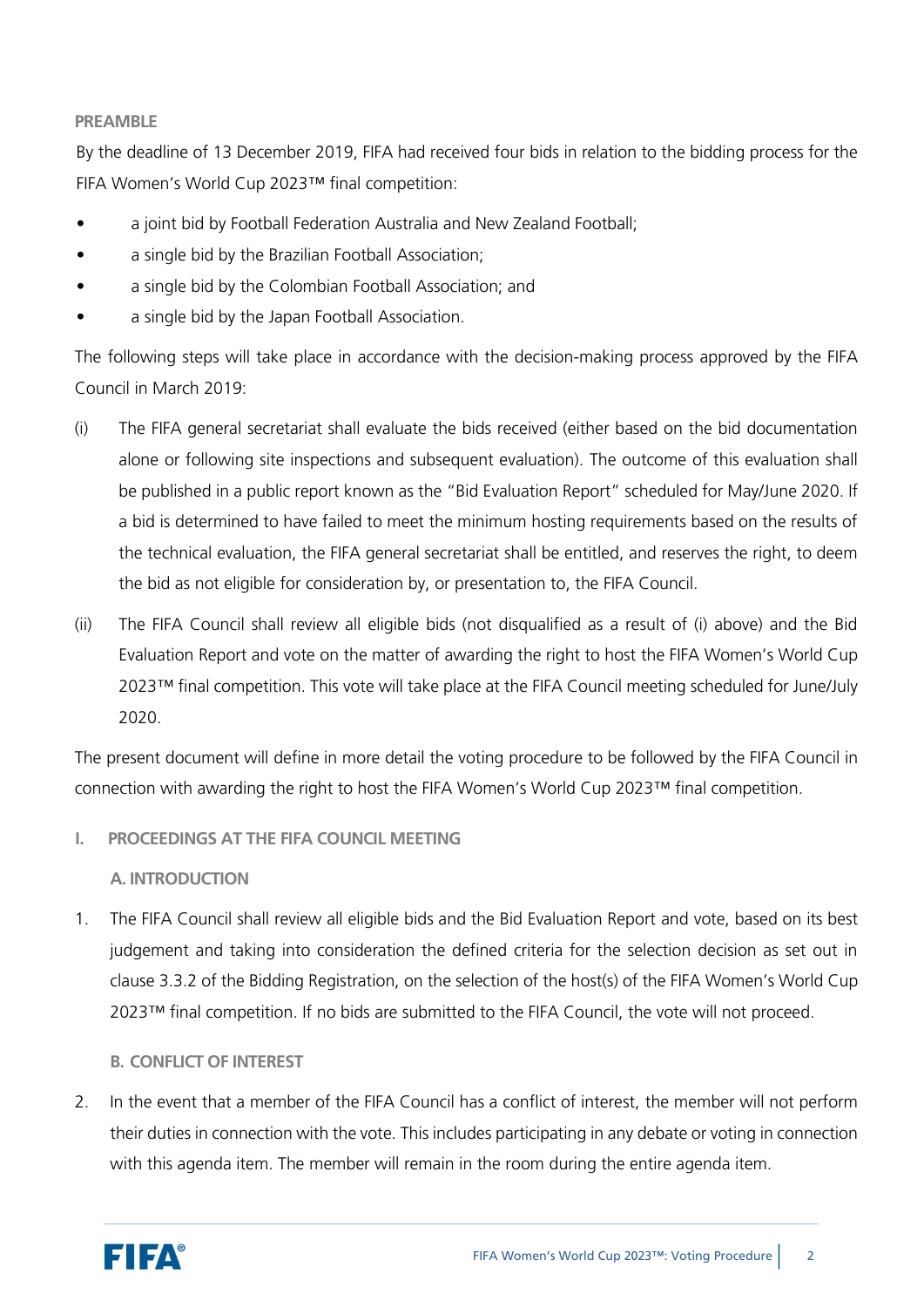- 3. Members of the FIFA Council will, in particular, be considered to have a conflict of interest if they, in addition to their role as a FIFA Council member, represent a member association (or have represented a member association since the bid submission deadline of 13 December 2019) whose bid is part of the vote.
- 4. Members of the FIFA Council who will not perform their duties owing to a conflict of interest will notify the FIFA general secretariat immediately and no later than one week prior to the date of the vote.

**C. PROCEEDINGS**

- 5. Proceedings with regard to this agenda item of the FIFA Council meeting will be opened by the chair of the FIFA Council. The chair will confirm the eligible bid(s) based on the Bid Evaluation Report. Following this, any members of the FIFA Council who will not participate in any debate or vote owing to a conflict of interest will formally excuse themselves from the debate and vote on this agenda item.
- 6. Following the introduction by the chair, each bidding member association will be given the opportunity to present their respective bid to the FIFA Council. Such presentations shall be limited to a maximum of 10 minutes each (per bid) and shall be presented in alphabetical order (by country name).
- 7. Following the presentations, the FIFA Secretary General or a representative of the FIFA general secretariat designated by the FIFA Secretary General will provide a short report. Such report will include, in particular, a summary of the results of the evaluation of the bids and the Bid Evaluation Report.

**D. VOTE**

- 8. The voting part of the agenda item of the FIFA Council meeting will be introduced with a detailed explanation of the voting procedure by the FIFA Secretary General.
- 9. Voting may be conducted by electronic means and may be administered remotely.
- 10. In accordance with art. 9 par. 5 of the FIFA Governance Regulations, if a vote is needed on any matter, a majority of the valid votes cast is required for a decision to be adopted. Each member of the FIFA Council, including the FIFA President, has one ordinary vote. Invalid votes, electronic votes manipulated in any way and abstentions will be disregarded when calculating the results. In addition, if a FIFA Council member does not vote for any of the options, this will be counted as an abstention.
- 11. At the conclusion of each ballot, if one of the bids receives a simple majority (more than 50%) of the valid votes cast, the respective member association(s) will be awarded the right to host the FIFA Women's World Cup 2023™ final competition. The other bids will be deemed rejected by FIFA. This decision is final.